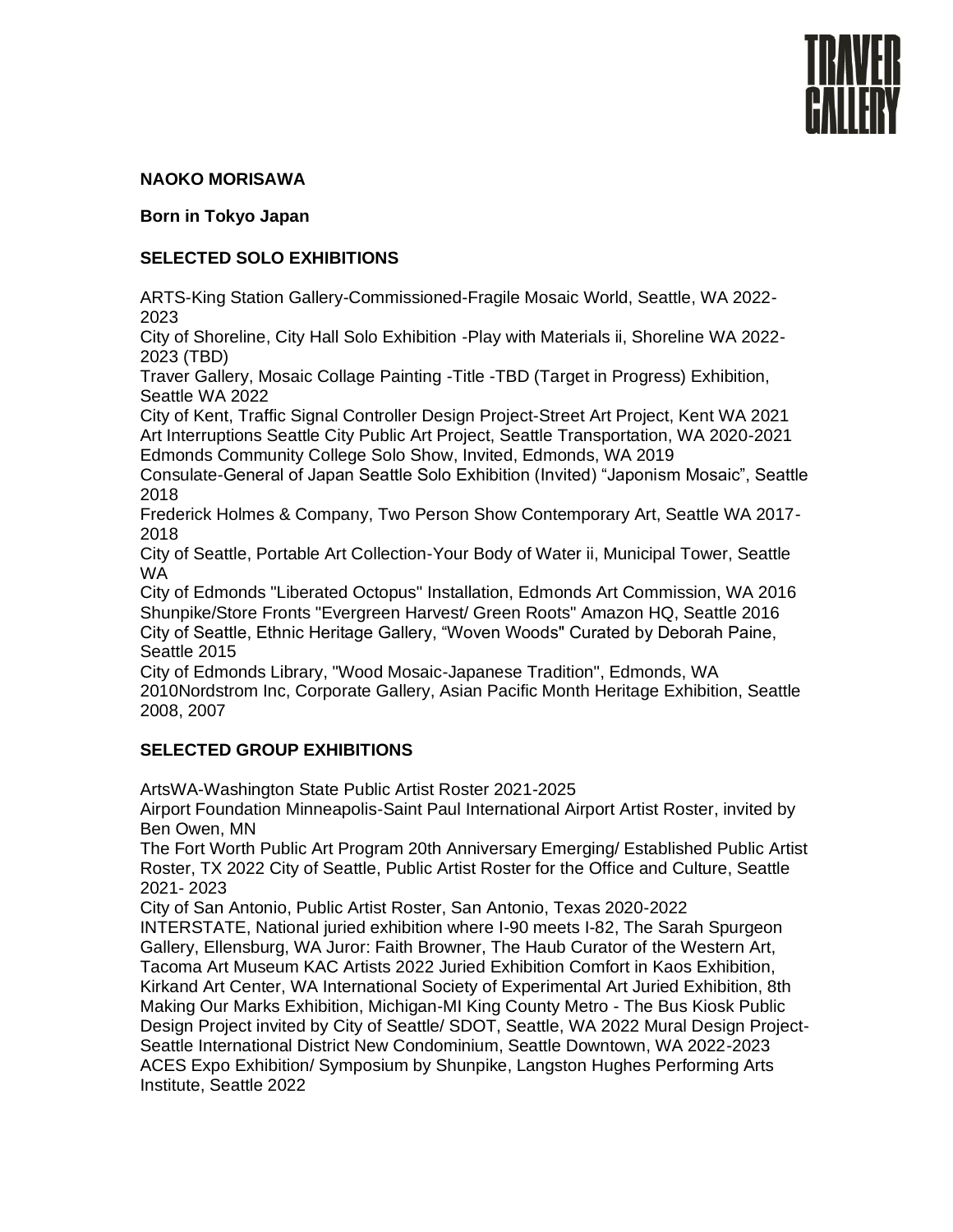International Society of Experimental Art Juried Exhibition St. Albert, Alberta, Canada 2022

Facebook Open Art Installation Project Commission, Bellevue WA invited by Tamar Benzikly, 2022(TBC)

Vashon Island Artist Residency selected, Vashon Island Washington USA, 2022 Brand 49 Annual Exhibition of Works on Paper, curated by Marvella Muro, LA, CA 2021 Northwest Biennial Exhibition 2021,juried by Grace Anderson, Portland Art Museum, OR 2021

City of Portland Public Art Collection, Oregon Arts Commission Committee, Portland, OR 2021

Portland State University, New Vanport Building Exhibition, Portland, OR 2021-2022 Lake Sammamish State Park, Art in the Park Project, Issaquah, WA 2021

Coos Art Museum Expressions West, Invited by Steven Brooks, OR 2021

Stevens County History Museum Exhibition, Morris, MN 2021

Aint-Bad Magazine, Contemporary Art Issue15 Featured Artists, Savannah, GA 2021 Pacific Northwest Collage Collective Exhibition, Portland OR 2021

Anacortes Arts Juried Art Exhibition, Anacortes, Eve Deisher Artistry Award, WA 2021 ISEA Juried Exhibition: Honorable Mention Making Our Marks Feb-Mar 2021 Design Art Project at Seattle Othello Square, Art Design Commissioned, Seattle WA 2021

Bellevue Art Museum/ NWDC Artful Evening Fundraising Event, Bellevue, WA 2021 ACES Expo Exhibition and Symposium, Shunpike, King Station Gallery, Seattle 2021 Facebook Open Arts Project Commissioned, invited by Tamar Benzikly, WA 2022 TBC INNOVATIONS, ISEA30th Annual Juried Exhibition, Mission Point, MI 2021 Open Studio Visit Magazine Publication Vol.49/50 2021- Editor Steven T. Zevitas Dominic Molon,

Curator Rhode Island School of Design Museum, RISD Museum, RI 2021 Brukenthal National Museum of Contemporary Art Exhibition, Sibiu, Romania 2020 International Juried exhibition "PAINTING on the EDGE 2020", Vancouver, BC, Canada Chapman Gallery, curated by Deborah Fullerton, The Art Museum of South Texas 2020 Seattle-Tacoma International Airport Public Art Collection, Port of Seattle, WA 2020 29th ISEA Juried Exhibition Juror: Brenda Malkinson 2020

Creative Artist Residency at Bloedel Reserve, Bainbridge Island, WA USA 2020 King Station Seattle City Gallery, Envisioning the Bright Future, Seattle, WA 2019-2020 Current 2020 National Craft Exhibition and Symposium, BAM Exhibition, WA 2020 Jurors: Michael Monroe- Director Emeritus BAM, Nora Atokinson, Smithsonian, DC Seattle City Hall Group Exhibition, Slush and Burn, Seattle Art Commission, WA 2019 64 ARTS National Exhibition, Buchanan Center of the Arts Gallery, Monmouth, IL 2019 Stevens County History Museum Juried Exhibition, Morris, MN 2019 Himeji City Art Museum 73rd National Juried Exhibition Hyogo, Japan 2019 Juror's Choice 2nd Place, International Society of Experimental Art Exhibition, NC 2019 32nd Annual McNeese USA National Works on Paper Exhibition, Lake Charles, LA Uno Art Gallery Sensor 3.0 Please Touch the Art, University of Nebraska, Omaha, NE Finalist for Art Olympia 2019 International Artist Competition, Tokyo Japan Art Olympia Biennale 2019 Exhibition, Toshima Center Square, Tokyo, Japan Tokyo Metropolitan Art Museum Art Olympia 2019 International Exhibition, Japan Juried by Brett Littman, Florence Derieux, Chu Teh-I, Emmanuelle Lequeux, Zheng Lin London International Creative Competition Shortlist, International Awards Inc, London Master Award, Shoreline Art Festival 2019 by Sam Scott, Shoreline Community College Bellingham National Juried Exhibition and Awards, Bellingham, Whatcom Museum Exhibition [Water's Edge] Juror: Bruce Guenther, Independent Curator and Art Historian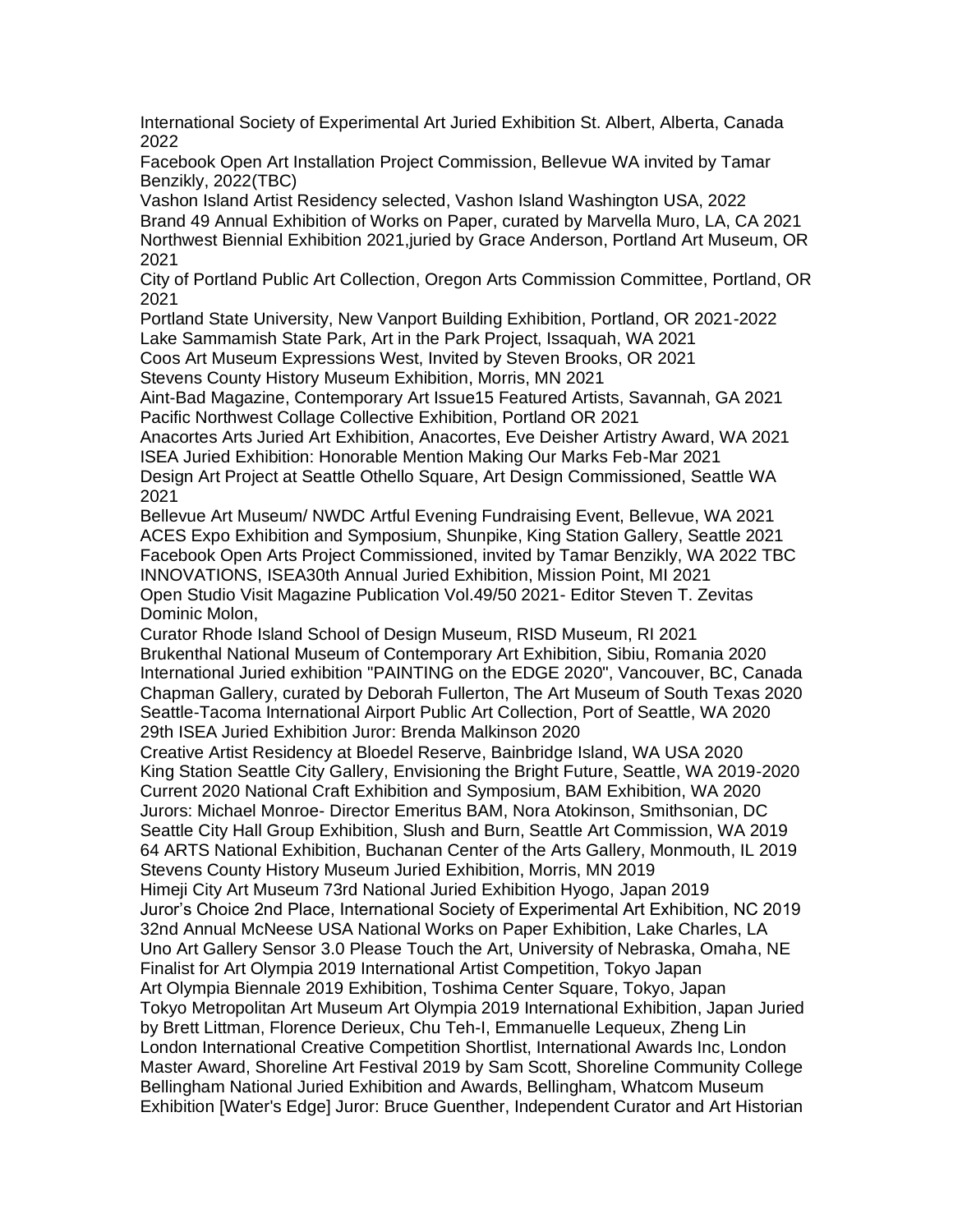Shoreline City Hall, Black Heritage Society Collaboration Exhibition 2019 WA "Living the Dream, Dreaming the Life" inspired by the life and legacy of Edwin T. Pratt Pop-Up Group Exhibition/ Honolulu Biennale 2019, Kakaako Art District, Honolulu, HI Helen S. Smith Gallery Green River College, Slush & Burn Group Exhibition, Auburn, WA

Asia Design Art Exhibition Triennial 2018, Toyota Foundation, Cambodia, Sept 2018 Juror's Most Creative Award, from ISEA Exhibition, March 2018

DESTIG Global Magazine,10 Artists [When Japan meet Seattle] Vol.3 UK/ USA 2018 First Generation Painter Exhibition, Crow Art Collection Museum, Dallas TX

ART Habens Contemporary Art Review, 6th Special Edition inclusion, London. UK 2017 Coos Art Museum Exhibition, Juried by Katherine Chang Liu, Coos Art Museum, OR 2017

National Weather Center Biennale International, Juried by Joe Goode, Norman.OK Kirkland Art Center Juried Exhibition" Juried by Frederick Holmes, KAC, WA 2016 Emerging Artist Award, selected by Steve Galatro, Pratt Fine Art Center Director's **Choice** 

Merit Award 18th Annual Juried "Expressions Northwest" Port Townsend WA Best Local Seattle Artists- Selected by CBS Seattle Arts and Culture August news 2016 Japan America Society State of Washington, Annual Celebration, Westin Seattle, WA 2015

Ethnic Heritage Art Gallery "Woven Woods", City of Seattle City, Deborah Paine, WA 2015

Shoreline City Hall Exhibition, Group Show invited, Shoreline, WA

Collective Visions Art Gallery WA State juried show, Greg Robinson, Bremerton, WA 2015

Coos Art Museum- Expressions West-juried by Brian Hoover, Coos Bay OR 2015 Gallery 263 WOOD, National Exhibition, Director Danforth Museum Cambridge, MA 2014

Giles Gallery, Chautauqua Kentucky, "Beauty Matters" invited. Richmond. KY 2014 Himeji City Art Museum 68th National Juried Exhibition, Hyogo, Japan Japan 2014 Dublin Biennial- International Exhibition of Contemporary Art, Dublin, Ireland 2014 Twilight Gallery "Boundaries" Group Show invited, West Seattle WA 2014

Art Port Townsend 16th "Expressions Northwest" Port Townsend WA 2014 LuminArté Gallery-Contemporary Art Exhibition, Dr Iftikhar Dadi, Cornell U. Dallas TX Collective Visions WA State show, Honorable Mention by Alfredo Arreguin, Brementon WA

Giles Gallery, Chautauqua National, Crossroads Exhibition, Theme Award.- Richmond KY

Coos Art Museum, Expressions West, Honorable Mention by John Hewitt. Coors Bay 2013 Northwind Art Center Alchemy of the Abstract VI, Young Cang, IMA Gallery Director 2013

All Media Biannual Show, Juror: Meg Schiffler, SFAC Director, Chase Gallery Spokane WA

Whatcom Museum- Interpreting Climate Change, Bellignham invited by Barbara Matilsky Art Port Townsend 15th"Expressions Northwest" Port Townsend WA 2013

CVG Art Gallery WA State Exhibit, Kathleen Moles, Museum of Northwest Art, 2012 WA 23rd Contemporary Art Center annual juried show, LV, NV, Mat Gleason, L.A. based critic

GE Annual Asian Pacific American Heritage Celebration Month Art Exhibition 2012 International "PAINTING on the EDGE", 10th Annual. Vancouver, BC, Canada 2012 Port Townsend "Into the Woods" Juror: David Sessions, DR Bainbridge Arts and Crafts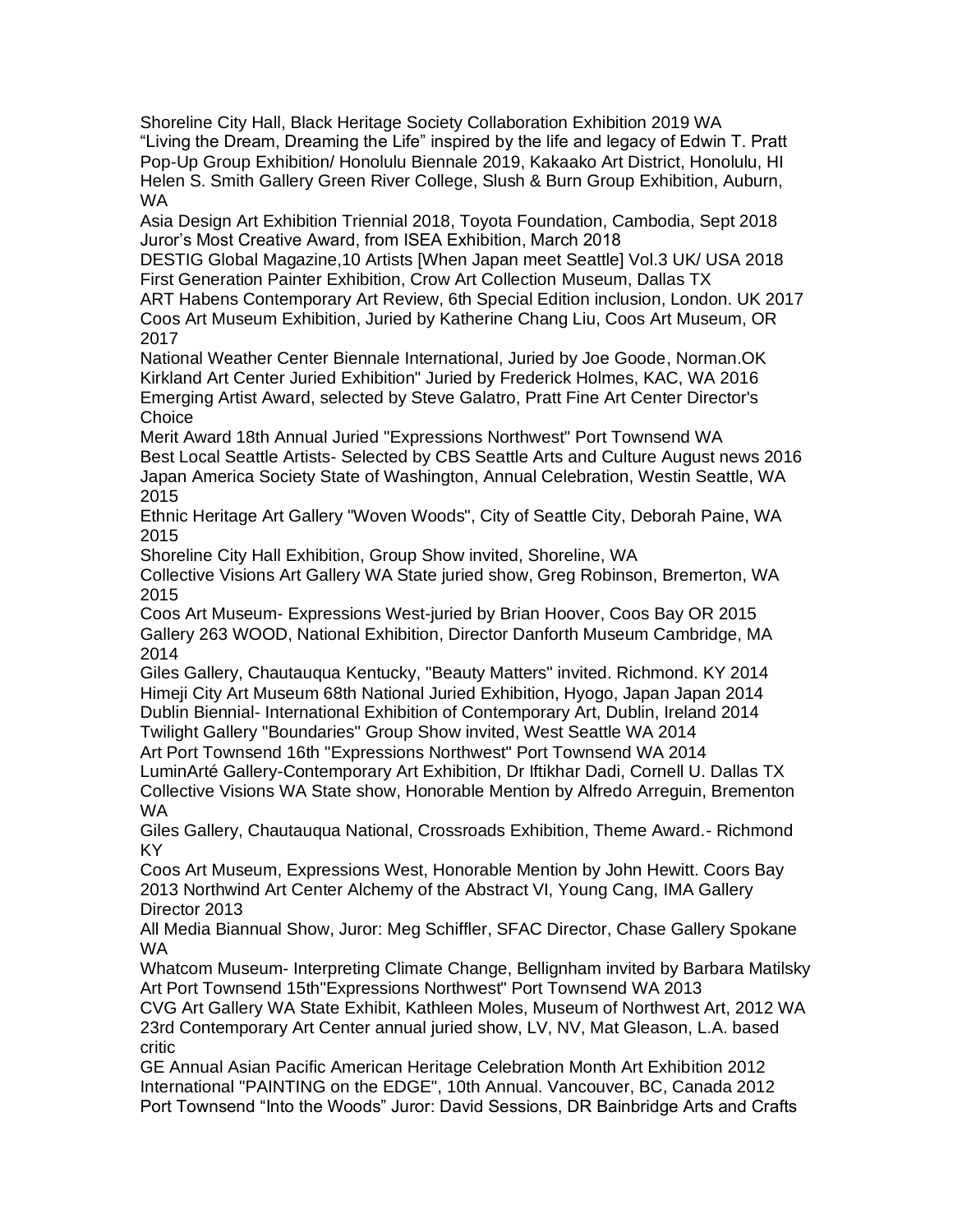Parklane Gallery 19th International annual juried show, Kirkland, WA 2011 Port Townsend 13th Exhibition, invited by Gary Faigin, Gage Academy Seattle 2011 International Art Magazine 1st prize in Mosaics, Artbuzz Collection, Alan Rowe 2010 Nortwind Art-Small Expression, "Merit Awards Michael McCollum, Cornish College 2010 Group exhibition "Doll House Gallery" in Yokohama, Kanagawa, Japan 2006 Northwest Craft Biennial, Oregon College of Art & Craft, Portland, OR USA 2005 Hoffman Gallery, Portland, A review of Northwest Art & Craft juried Show Yokohama Doll Museum Exhibition- Curator: Kaoru Kanetaka, Koji Ishizaka, Japan 2004 Radio Speaker "Modern Japanese Art: Wood mosaics" at FM Radio Kawasaki Japan 2004

Japanese Craft Art class, Yokohama, Tokyo Culture Center, Canadian Embassy, Tokyo 2003

Two Person Exhibition with Masami Inukai, Aoyama, Central Tokyo Japan, 2003 Guest Speaker at New Craft Art: Wood Mosaics on Tokyo Television show 2003 Organized/ Instructed Japanese Art class at Pensacola, FL, and Hawaii, USA, 1998

# **AWARDS & HONORS**

Purchase Award-City of Portland Art Collection and Exhibition, Portland OR Purchase Award-SeaTac Airport, Port of Seattle, WA Mixed Media Award, 64 Arts National, Buchanan Center of the Arts, Monmouth, IL Purchase Award-City of Seattle Portable Art Collection Exhibit, Seattle WA Purchase Award-City of Ken t, City of Shoreline Portable Art Collection Exhibit, Kent WA Juror's Most Creative Award, from International Society of Experimental Art Exhibition Individual Artist Award, The Santo Foundation, Saint Lois MO, 2017 Puffin Foundation Artist Grant Award, Teaneck New Jersey USA 2015 and 2013 Art Port Townsend annual juried show Art Port Townsend (2006-2017): Won all kinds of awards Best of Show juried by Barbara Shaiman, Special Award juried by Greg Robinson, Merit Awards juried by Patricia Watokinson, Teressa Verraes and Michael McCollum People's Choice Award by Lisa Van Doren, plus several times of People's Choice awards in winter exhibits. Annual juried exhibition selected by Gary Faigin, Rock Hushka, Michael Monroe, David Lynx, Jake Seniuk, Jeanette Best, Michael McCollum, Michael Paul Miller, Pat Austin, David Sessions. The Choice Grand Prize Exhibition. Tokyo Japan,1999 Gallery Award -The ArtBox GrandPrize Exhibition. Ginza-Tokyo Japan1998 The ArtBox GrandPrize Exhibition. Tokyo Japan1997

# **RESIDENCIES**

Vashon Island Artist Residency 2022 Vashon, WA Bloedel Reserve Creative Residency2020, Bainbridge Island, WA Brand 49 Work on Paper National Exhibition Catalogue, Los Angeles, CA 2021 Studio Visit Magazine, contemporary Art publication, 10 times of publication, Boston, MA Northwest Biennale Catalogue, Grace Anderson, Portland Art Museum Curator, OR, 2021 Currents 2020 National Craft Exhibition Catalogue, curated by-Smithsonian American Art Art Olympia-Tokyo Metropolitan Art Museum International Exhibition, Tokyo 2019